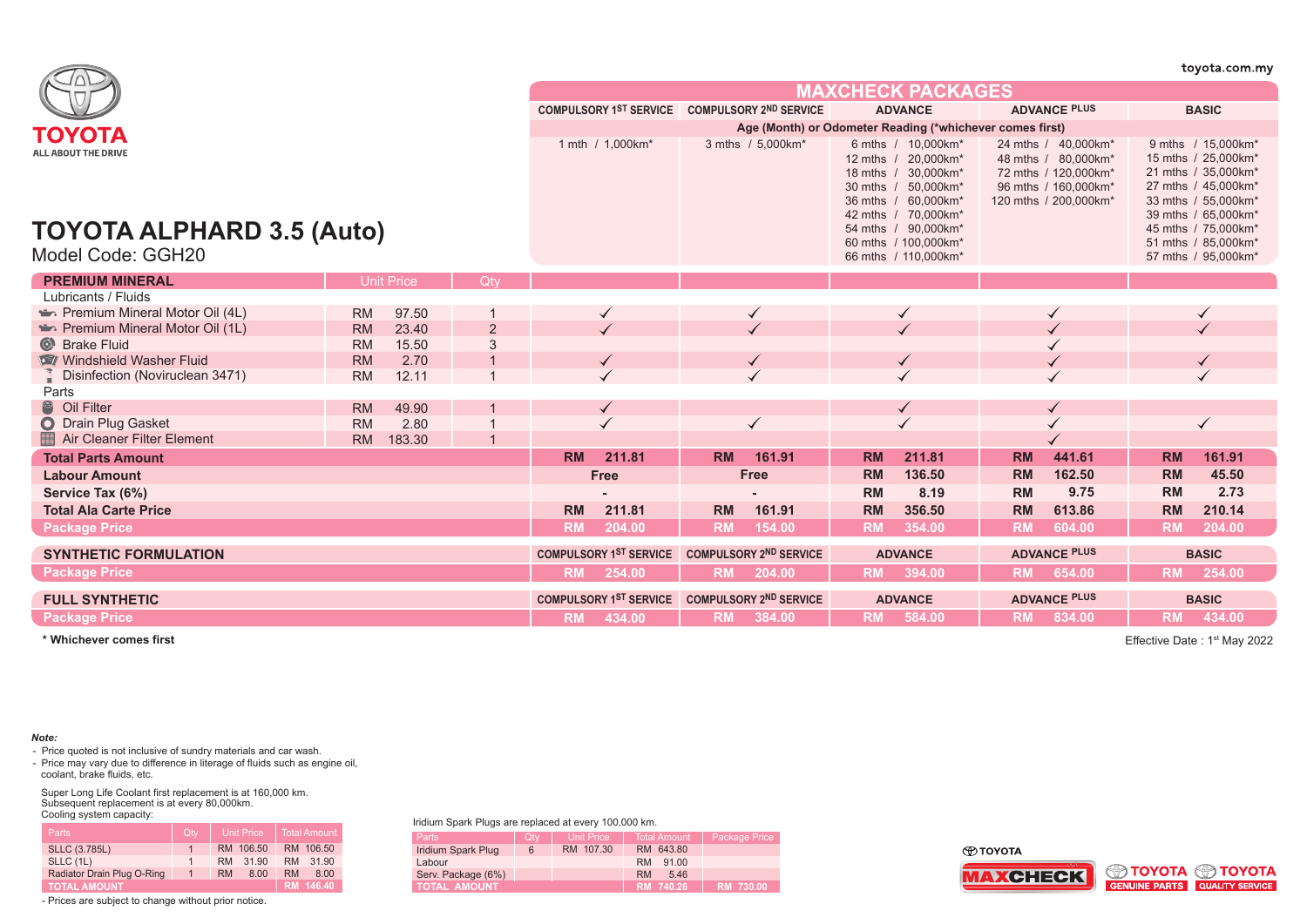|                                                                        |                     |   |           |                               |           |                                                          |           |                                                                                                                                                                                                              |           |                                                                                                                     |           | toyota.com.my                                                                                                                                                                                              |
|------------------------------------------------------------------------|---------------------|---|-----------|-------------------------------|-----------|----------------------------------------------------------|-----------|--------------------------------------------------------------------------------------------------------------------------------------------------------------------------------------------------------------|-----------|---------------------------------------------------------------------------------------------------------------------|-----------|------------------------------------------------------------------------------------------------------------------------------------------------------------------------------------------------------------|
|                                                                        |                     |   |           |                               |           |                                                          |           | <b>MAXCHECK PACKAGES</b>                                                                                                                                                                                     |           |                                                                                                                     |           |                                                                                                                                                                                                            |
|                                                                        |                     |   |           | <b>COMPULSORY 1ST SERVICE</b> |           | <b>COMPULSORY 2ND SERVICE</b>                            |           | <b>ADVANCE</b>                                                                                                                                                                                               |           | <b>ADVANCE PLUS</b>                                                                                                 |           | <b>BASIC</b>                                                                                                                                                                                               |
| ΤΟΥΟΤΑ                                                                 |                     |   |           |                               |           | Age (Month) or Odometer Reading (*whichever comes first) |           |                                                                                                                                                                                                              |           |                                                                                                                     |           |                                                                                                                                                                                                            |
| ALL ABOUT THE DRIVE<br>TOYOTA ALPHARD 2.4G (Auto)<br>Model Code: ANH20 |                     |   |           | 1 mth / 1,000km*              |           | 3 mths / 5,000km*                                        |           | 6 mths / 10,000km*<br>12 mths / 20,000km*<br>18 mths / 30,000km*<br>30 mths / 50,000km*<br>36 mths / 60,000km*<br>42 mths / 70,000km*<br>54 mths / 90,000km*<br>60 mths / 100,000km*<br>66 mths / 110,000km* |           | 24 mths / 40,000km*<br>48 mths / 80,000km*<br>72 mths / 120,000km*<br>96 mths / 160,000km*<br>120 mths / 200,000km* |           | 9 mths / 15,000km*<br>15 mths / 25,000km*<br>21 mths / 35,000km*<br>27 mths / 45,000km*<br>33 mths / 55,000km*<br>39 mths / 65,000km*<br>45 mths / 75,000km*<br>51 mths / 85,000km*<br>57 mths / 95,000km* |
| <b>PREMIUM MINERAL</b>                                                 | <b>Unit Price</b>   |   |           |                               |           |                                                          |           |                                                                                                                                                                                                              |           |                                                                                                                     |           |                                                                                                                                                                                                            |
| Lubricants / Fluids                                                    |                     |   |           |                               |           |                                                          |           |                                                                                                                                                                                                              |           |                                                                                                                     |           |                                                                                                                                                                                                            |
| Premium Mineral Motor Oil (4L)                                         | 97.50<br><b>RM</b>  |   |           | $\checkmark$                  |           | $\checkmark$                                             |           | $\checkmark$                                                                                                                                                                                                 |           |                                                                                                                     |           | ✓                                                                                                                                                                                                          |
| Strake Fluid                                                           | 15.50<br><b>RM</b>  | 2 |           |                               |           |                                                          |           |                                                                                                                                                                                                              |           |                                                                                                                     |           |                                                                                                                                                                                                            |
| Windshield Washer Fluid                                                | <b>RM</b><br>2.70   |   |           |                               |           |                                                          |           |                                                                                                                                                                                                              |           |                                                                                                                     |           |                                                                                                                                                                                                            |
| Disinfection (Noviruclean 3471)                                        | 12.11<br><b>RM</b>  |   |           |                               |           |                                                          |           |                                                                                                                                                                                                              |           |                                                                                                                     |           |                                                                                                                                                                                                            |
| Parts                                                                  |                     |   |           |                               |           |                                                          |           |                                                                                                                                                                                                              |           |                                                                                                                     |           |                                                                                                                                                                                                            |
| <sup>8</sup> Oil Filter                                                | 46.90<br><b>RM</b>  |   |           | ✓                             |           |                                                          |           | $\checkmark$                                                                                                                                                                                                 |           |                                                                                                                     |           |                                                                                                                                                                                                            |
| O Drain Plug Gasket                                                    | 2.80<br><b>RM</b>   |   |           |                               |           |                                                          |           |                                                                                                                                                                                                              |           |                                                                                                                     |           |                                                                                                                                                                                                            |
| Air Cleaner Filter Element                                             | <b>RM</b><br>183.30 |   |           |                               |           |                                                          |           |                                                                                                                                                                                                              |           |                                                                                                                     |           |                                                                                                                                                                                                            |
| <b>Total Parts Amount</b>                                              |                     |   | <b>RM</b> | 162.01                        | <b>RM</b> | 115.11                                                   | <b>RM</b> | 162.01                                                                                                                                                                                                       | <b>RM</b> | 376.31                                                                                                              | <b>RM</b> | 115.11                                                                                                                                                                                                     |
| <b>Labour Amount</b>                                                   |                     |   |           | <b>Free</b>                   |           | Free                                                     | <b>RM</b> | 136.50                                                                                                                                                                                                       | <b>RM</b> | 162.50                                                                                                              | <b>RM</b> | 45.50                                                                                                                                                                                                      |
| Service Tax (6%)                                                       |                     |   |           |                               |           |                                                          | <b>RM</b> | 8.19                                                                                                                                                                                                         | <b>RM</b> | 9.75                                                                                                                | <b>RM</b> | 2.73                                                                                                                                                                                                       |
| <b>Total Ala Carte Price</b>                                           |                     |   | <b>RM</b> | 162.01                        | <b>RM</b> | 115.11                                                   | <b>RM</b> | 306.70                                                                                                                                                                                                       | <b>RM</b> | 548.56                                                                                                              | <b>RM</b> | 163.34                                                                                                                                                                                                     |
| <b>Package Price</b>                                                   |                     |   | <b>RM</b> | 154.00                        | <b>RM</b> | 114.00                                                   | <b>RM</b> | 304.00                                                                                                                                                                                                       | <b>RM</b> | 544.00                                                                                                              | <b>RM</b> | 154.00                                                                                                                                                                                                     |
| <b>SYNTHETIC FORMULATION</b>                                           |                     |   |           | <b>COMPULSORY 1ST SERVICE</b> |           | <b>COMPULSORY 2ND SERVICE</b>                            |           | <b>ADVANCE</b>                                                                                                                                                                                               |           | <b>ADVANCE PLUS</b>                                                                                                 |           | <b>BASIC</b>                                                                                                                                                                                               |
| <b>Package Price</b>                                                   |                     |   | <b>RM</b> | 184.00                        | <b>RM</b> | 144.00                                                   |           | RM 334.00                                                                                                                                                                                                    | <b>RM</b> | 574.00                                                                                                              | <b>RM</b> | 184.00                                                                                                                                                                                                     |
| <b>FULL SYNTHETIC</b>                                                  |                     |   |           | <b>COMPULSORY 1ST SERVICE</b> |           | <b>COMPULSORY 2ND SERVICE</b>                            |           | <b>ADVANCE</b>                                                                                                                                                                                               |           | <b>ADVANCE PLUS</b>                                                                                                 |           | <b>BASIC</b>                                                                                                                                                                                               |
| <b>Package Price</b>                                                   |                     |   |           | RM 304.00                     |           | RM 264.00                                                |           | RM 454.00                                                                                                                                                                                                    |           | RM 694.00                                                                                                           |           | RM 304.00                                                                                                                                                                                                  |

**\* Whichever comes first**

Effective Date: 1<sup>st</sup> May 2022

## *Note:*

- Price quoted is not inclusive of sundry materials and car wash.<br>- Price may vary due to difference in literage of fluids such as engine oil, coolant, brake fluids, etc.

Super Long Life Coolant first replacement is at 160,000 km. Subsequent replacement is at every 80,000km. Cooling system capacity:

| <b>Parts</b>               | Qtv            | <b>Unit Price</b> | <b>Total Amount</b> |
|----------------------------|----------------|-------------------|---------------------|
| <b>SLLC (3.785L)</b>       | $\mathbf{1}$   | RM 106.50         | RM 106.50           |
| SLLC (1L)                  | 1.             | 31 90<br>RM.      | 31.90<br>RM.        |
| Radiator Drain Plug O-Ring | $\overline{1}$ | RM<br>8.00        | <b>RM</b><br>8.00   |
| <b>TOTAL AMOUNT</b>        |                |                   | RM 146.40           |

- Prices are subject to change without prior notice.

Iridium Spark Plugs are replaced at every 100,000 km.

| maiam Opam Hago are replaced at every 100,000 mm. |          |          |                                           |           |  |  |  |  |
|---------------------------------------------------|----------|----------|-------------------------------------------|-----------|--|--|--|--|
| Parts A                                           | $-1$ Qty |          | Unit Price   Total Amount   Package Price |           |  |  |  |  |
| Iridium Spark Plug                                | 4        | RM 89.10 | RM 356.40                                 | RM 350.00 |  |  |  |  |
| <b>TOTAL AMOUNT</b>                               |          |          | RM 356.40 RM 350.00                       |           |  |  |  |  |

**O TOYOTA**